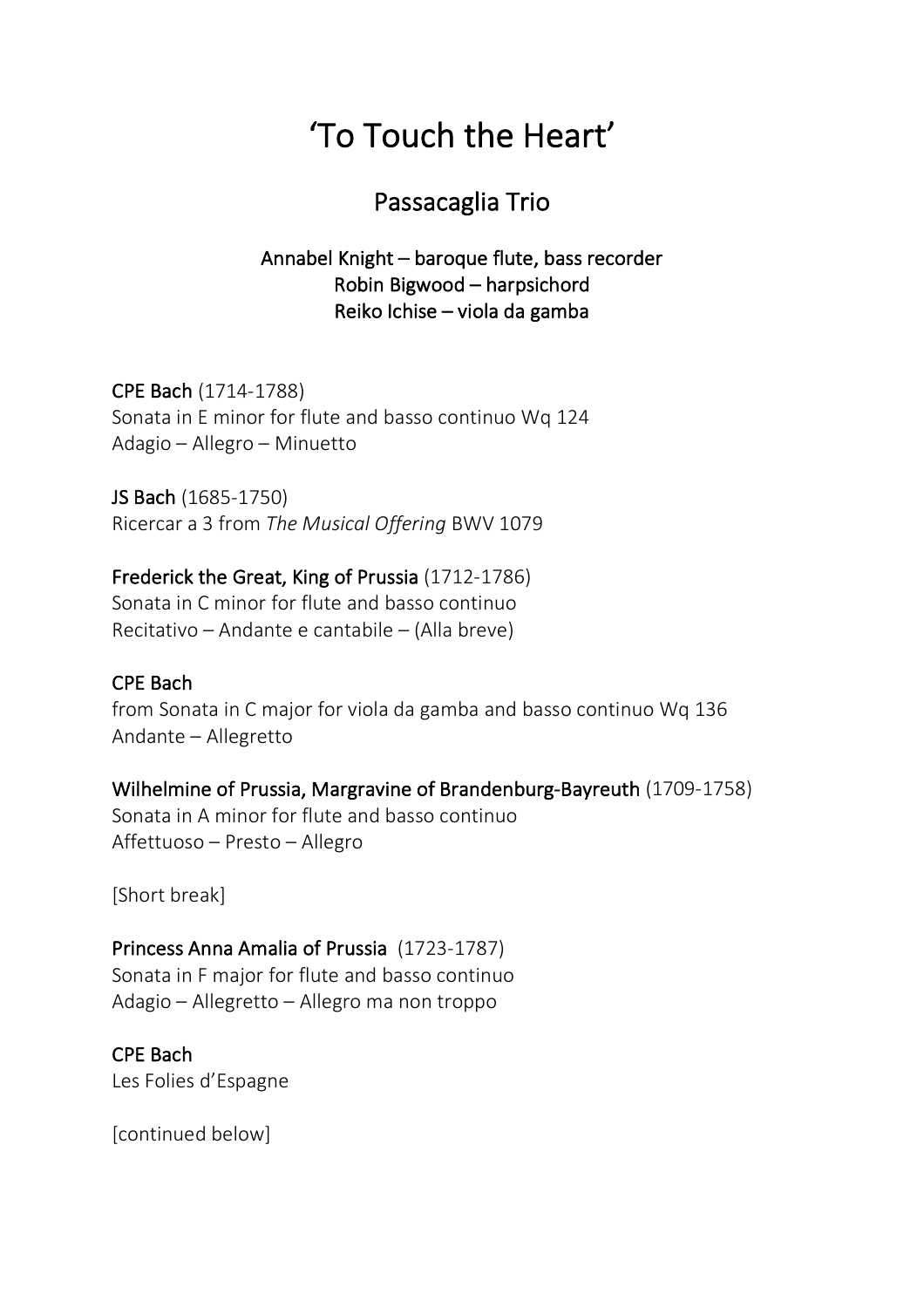#### CPE Bach

Trio sonata in F major for bass recorder and viola da gamba Wq 163 Un poco andante – Allegretto – Allegro

#### Anna Bon di Venezia (1738-after 1769)

Sonata in G minor Op. 1 No. 5 for flute and basso continuo Allegro – Andante staccato - Allegro

#### Programme Notes

'It seems to me that music primarily must touch the heart' (CPE Bach, Autobiography, 1773)

The years of rule under King Frederick the Great of Prussia between 1740 and 1786 represent a golden era of cultural productivity which came to have significant influence across Europe. The King himself, 'The Old Fritz', was a keen flute player and musician, who employed at his court some of the most celebrated and talented composers and players of the age, including Carl Philipp Emanuel Bach - son of the revered Johann Sebastian - as well as the famous flautist, teacher and writer, Johann Joachim Quantz.

Emanuel Bach (as he was known) in particular came to be a leading light in a new age of late baroque music. In 1775, the English journalist and writer Charles Burney described him as 'one of the greatest composers that ever existed'. Emmanuel had arrived in Berlin in 1737, following studies in Law at Leipzig and Frankfurt an der Oder; in 1740 he officially entered royal service as a keyboard player and composer, accompanying the very first flute solo that Frederick performed as King at Charlottenburg. Remarkable for its extraordinary passion and sensibility, the music of the youthful Emanuel was shaped by the desire to liberate new expressive and dramatic musical possibilities. Audaciously breaking free of the conventions of the previous generation (including those of his illustrious father), Emanuel combined galant simplicity and balance on the one hand, but, crucially, a feeling for the more emotive Empfindsamkeit (sensibility) on the other: his instrumental sonatas are full of drama and unexpected twists and turns. But there are also moments of great beauty and fragility - designed, in his own words, to 'touch the heart'.

Just such an aesthetic blend forms the basis of the variation set for keyboard Les Folies d'Espagne, dating from the late 1770s, when Emanuel had been in Hamburg for a decade. The treatment of this well-known theme (which must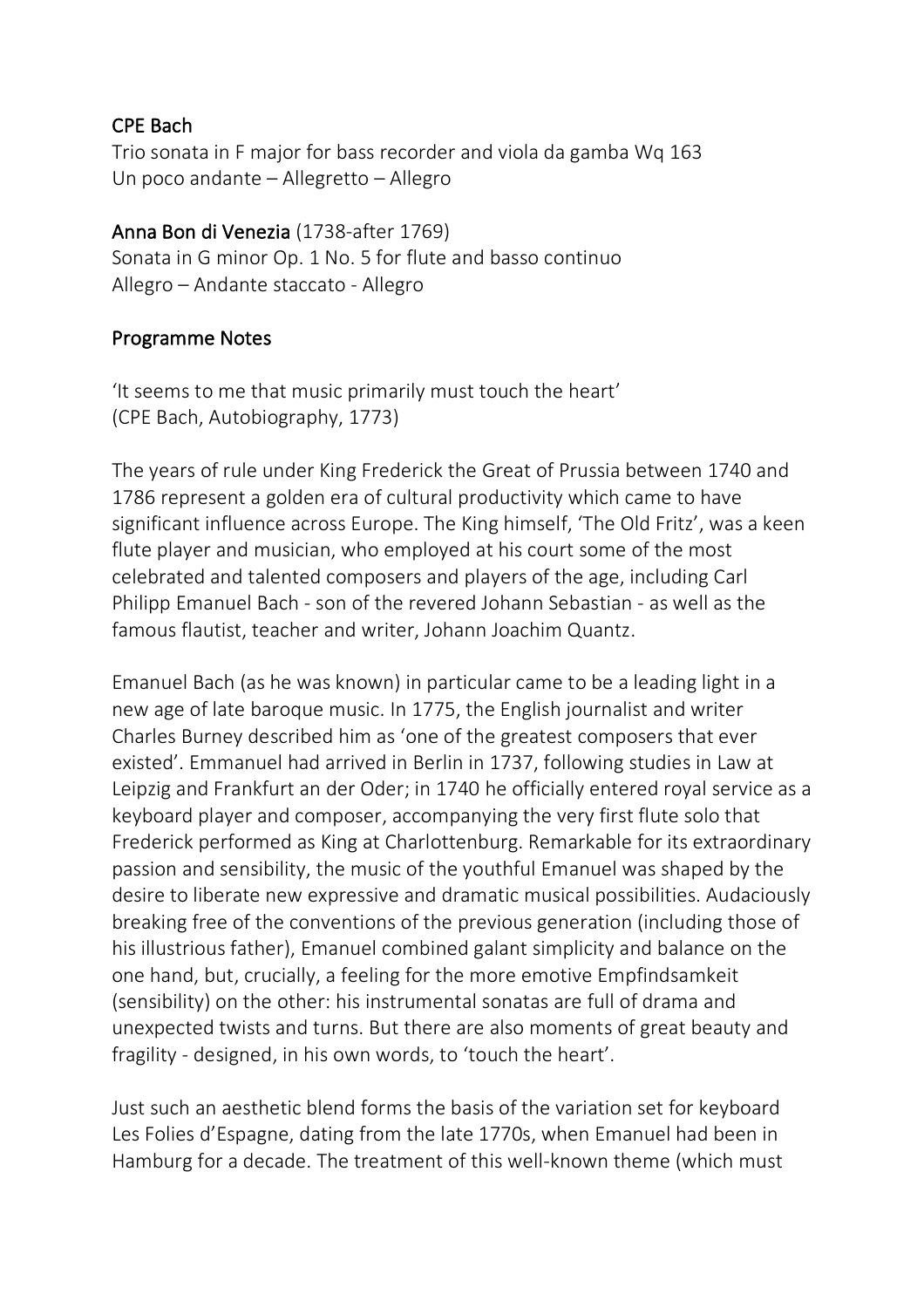have seemed peculiarly 'ancient' at this relatively late date) is alternately expressive and rhythmically driven. Several variations include dynamic markings, ranging from pp to ff, which may perhaps point to the use of Emanuel's preferred keyboard instrument, the overtly expressive clavichord; other aspects seem well suited to the harpsichord. The essence of the work, often dramatic, and at times wryly witty, survives intact with either instrument.

The Sonata for viola da gamba and basso continuo in C Major, Wq 136 was probably written for the gamba virtuoso Ludwig Christian Hesse, a musician at the Berlin court. By this time, the viol had fallen out of general use and was rarely encountered outside German court circles, but Hesse's French playing style was appreciated by the King. The two gamba sonatas by Emanuel mark both a height of technical and musical demand for the instrument, as well as being amongst the last works written for it. The C Major Sonata is a playful and *galant* work, extended in form, and offering a chance for virtuosity and expression.

The Trio Sonata in F Major for Bass Recorder, Viola, and Bass, Wq 163 is likely, due to the extremely rare requirement of a bass recorder, to have been a specially commissioned work. Like the viola da gamba, the recorder had generally been superseded by the transverse flute by the middle of the century. Dating from 1755, it remains unknown for whom this work was written, although Bach's music library contained a similarly scored work by Johann Gottlieb Graun. Presumably both works were commissioned by, or dedicated to, the same person - most likely a patron from the Berlin music scene and perhaps a bass recorder player.

In 1747, Emanuel's father, Johann Sebastian Bach made a visit to Potsdam to see his son and to visit the King. The composer's genius as an improviser was not lost on King Frederick, who took great pleasure in setting him an almost impossible task: to improvise a 6-part fugue on a particularly difficult theme. Although we do not know exactly what Bach composed on the fly that evening, two weeks later he had completed and dispatched to Potsdam the famous collection of pieces known as The Musical Offering, a set of sixteen pieces of exquisite beauty and perfection which have teased musicologists and scholars for decades. It consists of a trio sonata, ten canons, and two ricercars (fugues) – one in three parts, the other in six.

King Frederick's remarkable flute sonata in C minor (one of over a hundred flute pieces of his own composition), must surely have been written not long after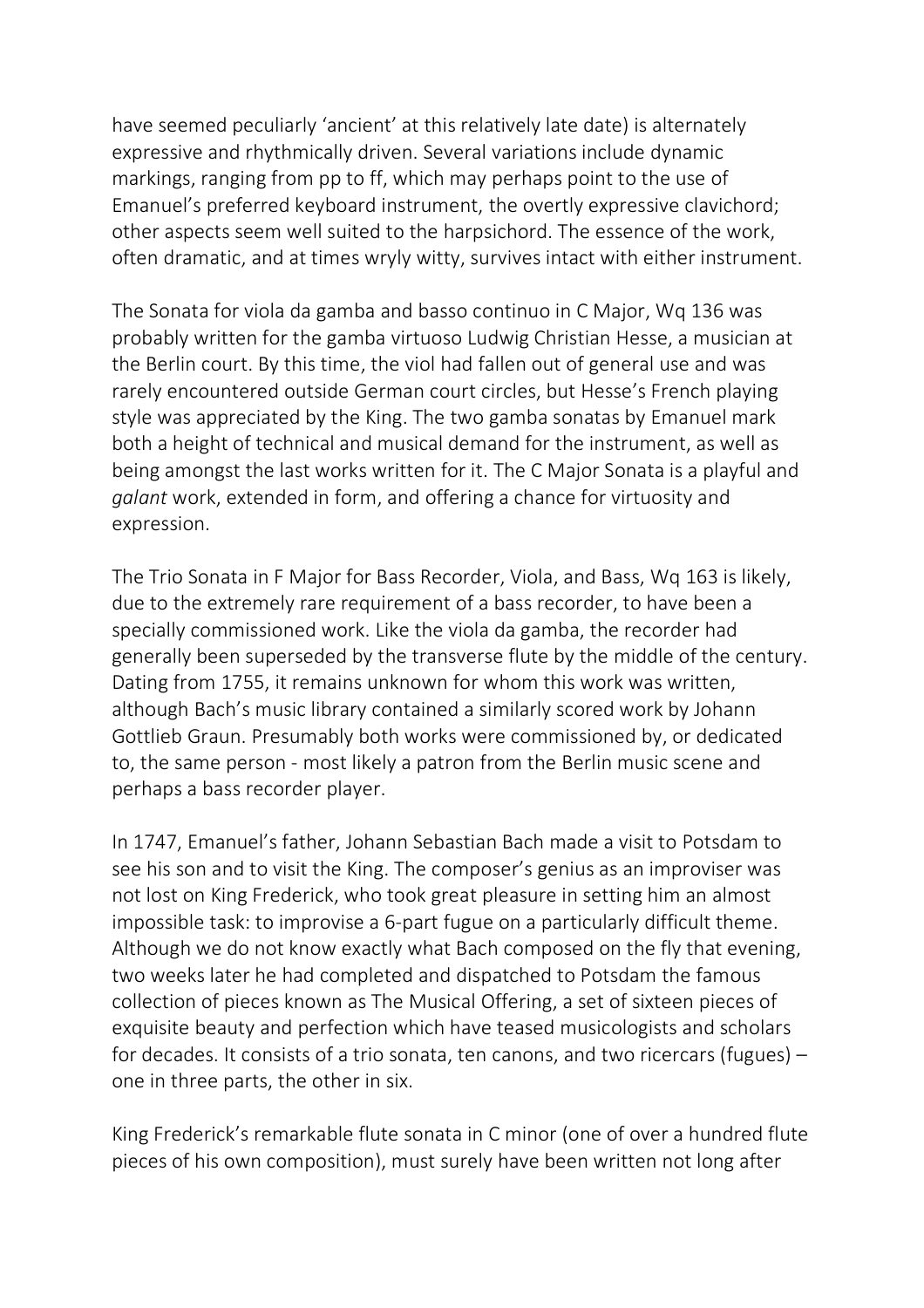this incident. Perhaps produced as proof of his own skill and creativity, or maybe as a mark of respect, the first movement appears to emulate a recitative and aria style familiar in Bach's religious works, and the last quotes part of the theme of the Musical Offering in an old-fashioned contrapuntal style hardly seen elsewhere in Frederick's musical output.

Our programme also includes rarely-performed contributions by talented women within royal circles.

King Frederick's elder sister, Wilhelmine of Bayreuth, was an important cultural influencer. With her husband the Margrave of Brandenburg-Bayreuth, she oversaw the re-building of the great Bayreuth opera house and had a major influence on the planning and furnishing of the Bayreuth palaces and the design of the gardens. A great patron of the arts, she painted, composed, wrote works for the stage, and was an important international writer who corresponded with the great intellects of her day, including Voltaire. Her flute sonata in A minor is one of only a handful of her surviving musical compositions; it is not clear for whom the piece was written (both her husband and her brother were flautists), but one contemporary source suggests Wilhelmine preferred 'wild thundering flute-playing' over an affected performance.

Wilhelmine was also a supporter of women at court; she brought the composer Anna Bon di Venezia, who had been educated at the Ospedale della Pietà in Venice, to Bayreuth to join her musical parents who were already engaged at the palace. Anna was given the post of 'chamber music virtuosa'. Her opus 1, consisting of six flute sonatas, was composed around 1756 and dedicated to the flute-playing Margrave.

Princess Anna Amalia of Prussia was the King's youngest sibling, and, unusually for a member of the royal family, was able to devote much of her life to music. She was herself a flute player, as well as a harpsichordist. She attained considerable skill on the latter, as well as recognition as a composer; she was taught and advised in musical matters by Johann Philipp Kirnberger. The Sonata in F Major for flute was composed in 1771 and dedicated to her elder brother, King Frederick the Great. Anna never married but became the abbess of Quedlingburg which allowed her an additional income; she is also known as an important collector of scores which included works by Palestrina, JS Bach and Telemann.

Annabel Knight 2021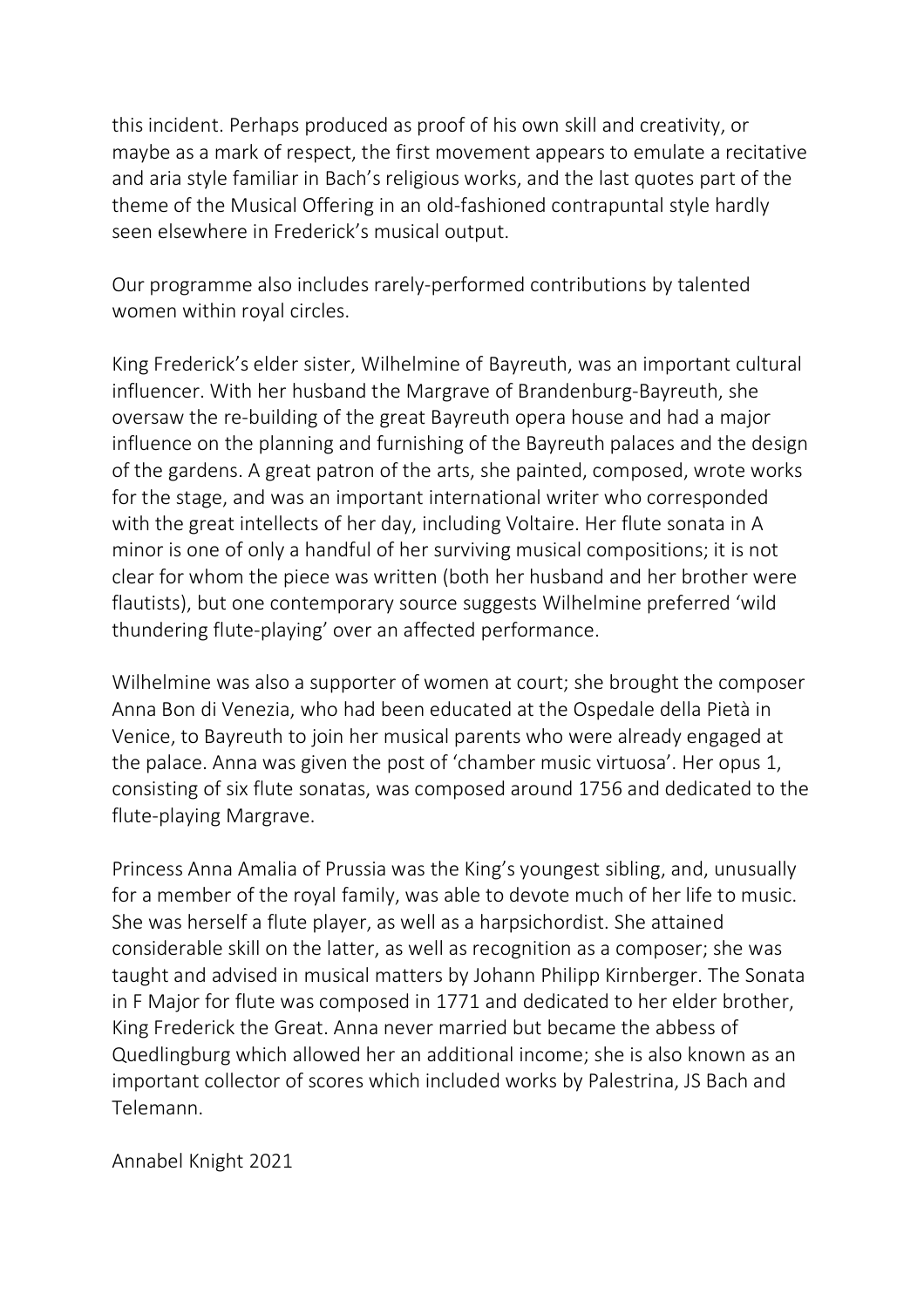#### Passacaglia

For many years the baroque ensemble Passacaglia has been acclaimed for its engaging and charismatic performances of seventeenth and eighteenth-century chamber music, featuring the unique sound of recorders, flutes, violin, viola da gamba and harpsichord.

Featuring some of the UK's leading period instrument players, the ensemble has appeared at London's Wigmore Hall and Southbank and has toured in Scotland, Scandinavia, Ireland and America. The ensemble has featured on numerous BBC and worldwide radio broadcasts and has so far recorded six albums, for Linn Records, Naxos and BCR (the ensemble's own in-house label).

'A performance of irrepressible joy' – Gramophone

'Each a superb Musician, they form a tight, sensitive ensemble that plays with great passion...'' - Milwaukee Journal Sentinel

Annabel Knight (recorders, flutes) has established a successful performing and teaching career as a recorder player and historical flautist, which has taken her across the UK, Europe, America and the Middle East. As well as working with Passacaglia, she is a member of the recorder quintet Fontanella, and has also collaborated with other ensembles including the Maggini String Quartet, with whom she recorded Gordon Jacob's complete recorder music. Annabel enjoys teaching at all levels; she is the founder and director of the popular Woodhouse Recorder Courses and runs the recorder department at Royal Birmingham Conservatoire. Annabel can also be heard playing on film soundtracks including Harry Potter and the Deathly Hallows Part 1, Fantastic Mr Fox and Philomena. More recently she has also enjoyed performing with the band Art of Moog on an EWI (an electronic wind synthesizer).

Reiko Ichise (viola da gamba), born in Tokyo, read musicology at Kunitachi College of Music and subsequently at the Royal College of Music in London, where she is now a professor. She has established herself as one of the leading gamba players in UK. As a soloist, she has performed with many leading orchestras including Academy of Ancient Music, Gabrieli Consort, English Baroque Soloists, Arte dei suonatori, London Philharmonic Orchestra, Hallé Orchestra, appearing in many international festivals. Reiko is in great demand as a chamber musician and member of prestigious ensembles such as Passacaglia,